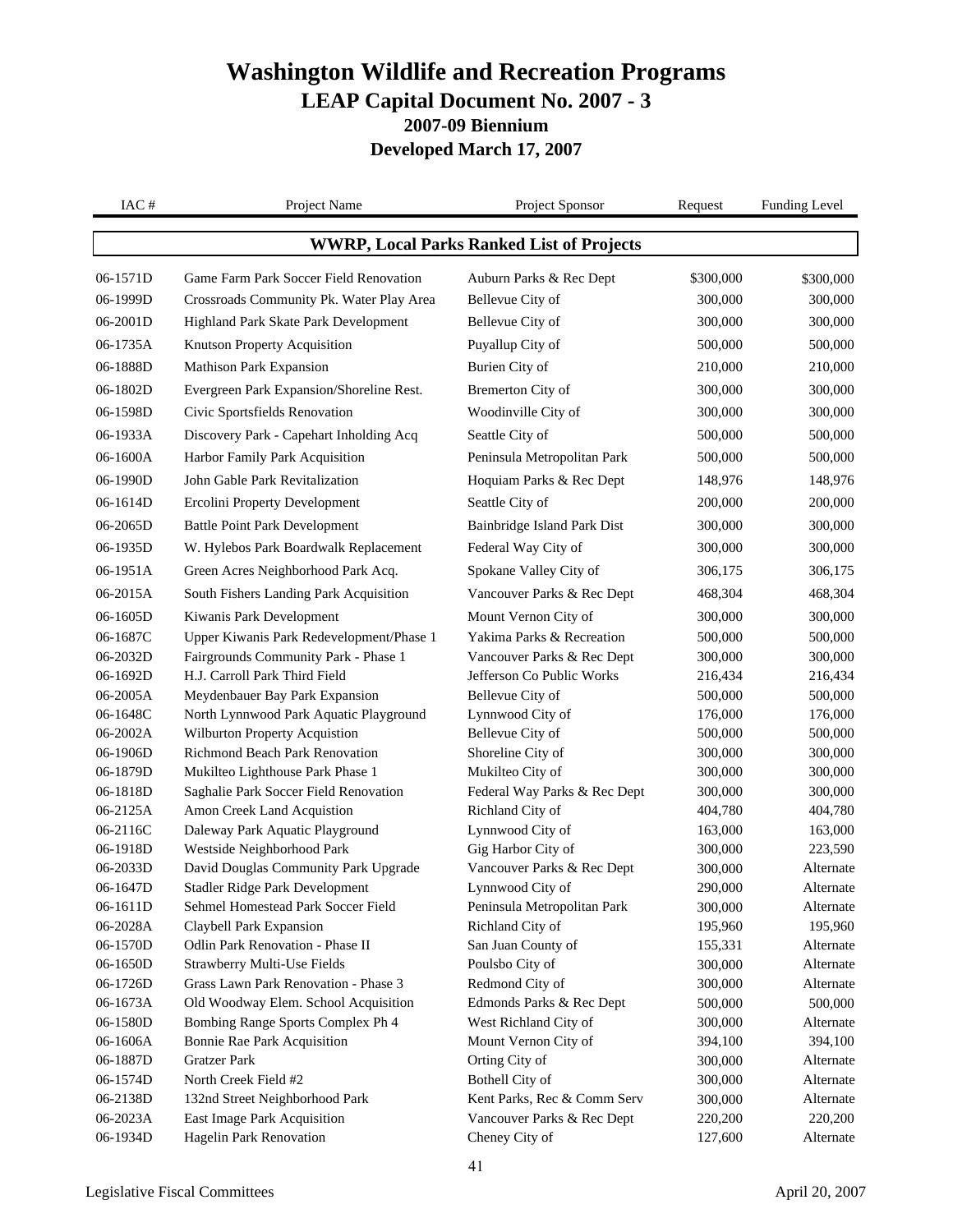| IAC#                     | Project Name                                   | Project Sponsor                          | Request      | <b>Funding Level</b> |
|--------------------------|------------------------------------------------|------------------------------------------|--------------|----------------------|
| 06-2053A                 |                                                |                                          | 500,000      | 48.481               |
| 06-1568A                 | Kingston Village Green                         | Kitsap County of<br>Kettle Falls City of | 92,500       | Alternate            |
|                          | Kettle Falls - Park Aquisition                 |                                          |              |                      |
| 06-1617D                 | Magnuson Park Rugby Field Development          | Seattle City of                          | 300,000      | Alternate            |
| 06-2013D                 | West Hill Park Development 2                   | Kent Parks, Rec & Comm Serv              | 300,000      | Alternate            |
| 06-2055D                 | Eagle Creek Neighborhood Park                  | Kent Parks, Rec & Comm Serv              | 140,624      | Alternate            |
| $06-1852C$               | <b>Benton City Aquatic Park</b>                | Benton City of                           | 500,000      | Alternate            |
| 06-2021A                 | Mackie Park Acquisition                        | Vancouver Parks & Rec Dept               | 469,571      | Alternate            |
| 06-1949D                 | Lake Stevens Community Park - Phase II         | <b>Snohomish County Parks Dept</b>       | 300,000      | Alternate            |
| 06-2052A                 | Johnson Creek/Keeler Recreation Reserve        | Sequim City of                           | 500,000      | Alternate            |
| 06-1877D                 | <b>Squak Valley Community Park Development</b> | Issaquah City of                         | 300,000      | Alternate            |
| 06-2018D                 | <b>Selah Community Soccer Park</b>             | Selah Park & Rec. Service Area           | 300,000      | Alternate            |
| 06-1939D                 | Cedar Grove Park Phase II                      | Bothell City of                          | 300,000      | Alternate            |
| 06-1843A                 | Frontier Fields Property Acquistion            | Marysville Parks & Recreation            | 500,000      | Alternate            |
| 06-1796D                 | <b>Battle Ground Sports Field Complex</b>      | Battle Ground City of                    | 300,000      | Alternate            |
| 06-1739D                 | Clark's Creek North Renovation                 | Puyallup City of                         | 208,697      | Alternate            |
| 06-1950D                 | Lake Goodwin Community Park - Phase II         | Snohomish County Parks Dept              | 204,866      | Alternate            |
| 06-2046D                 | North Kitsap Heritage Park Development         | Kitsap County of                         | 300,000      | Alternate            |
| 06-1847D                 | Allan Yorke Park Sports Field                  | Bonney Lake City of                      | 300,000      | Alternate            |
| 06-1759D                 | Paul Lauzier Park 2nd Phase                    | Quincy City of                           | 300,000      | Alternate            |
| 06-1947A                 | Cavalero Community Park Acquisition            | Snohomish County Parks Dept              | 500,000      | Alternate            |
| 06-1920D                 | Badger Mt. Park Water Spray Improvements       | Richland City of                         | 155,675      | Alternate            |
| 06-2042D                 | Roger Malfait Community Park Phase 3           | Skamania Co Comm Events & R              | 126,352      | Alternate            |
| 06-1649D                 | Woodway Reserve Interpretive Park              | Woodway Town of                          | 24,825       | Alternate            |
| 06-1610D                 | Eastside Park Redevelopment                    | Omak City of                             | 157,200      | Alternate            |
| 06-1904D                 | Thea Foss Waterway 21st Street Park Ph.2       | <b>Tacoma Public Works</b>               | 150,000      | Alternate            |
| 06-1760D                 | <b>Fairfield Park Development</b>              | Snohomish County Parks Dept              | 300,000      | Alternate            |
| <b>Total Recommended</b> |                                                |                                          | \$21,007,170 | \$10,476,000         |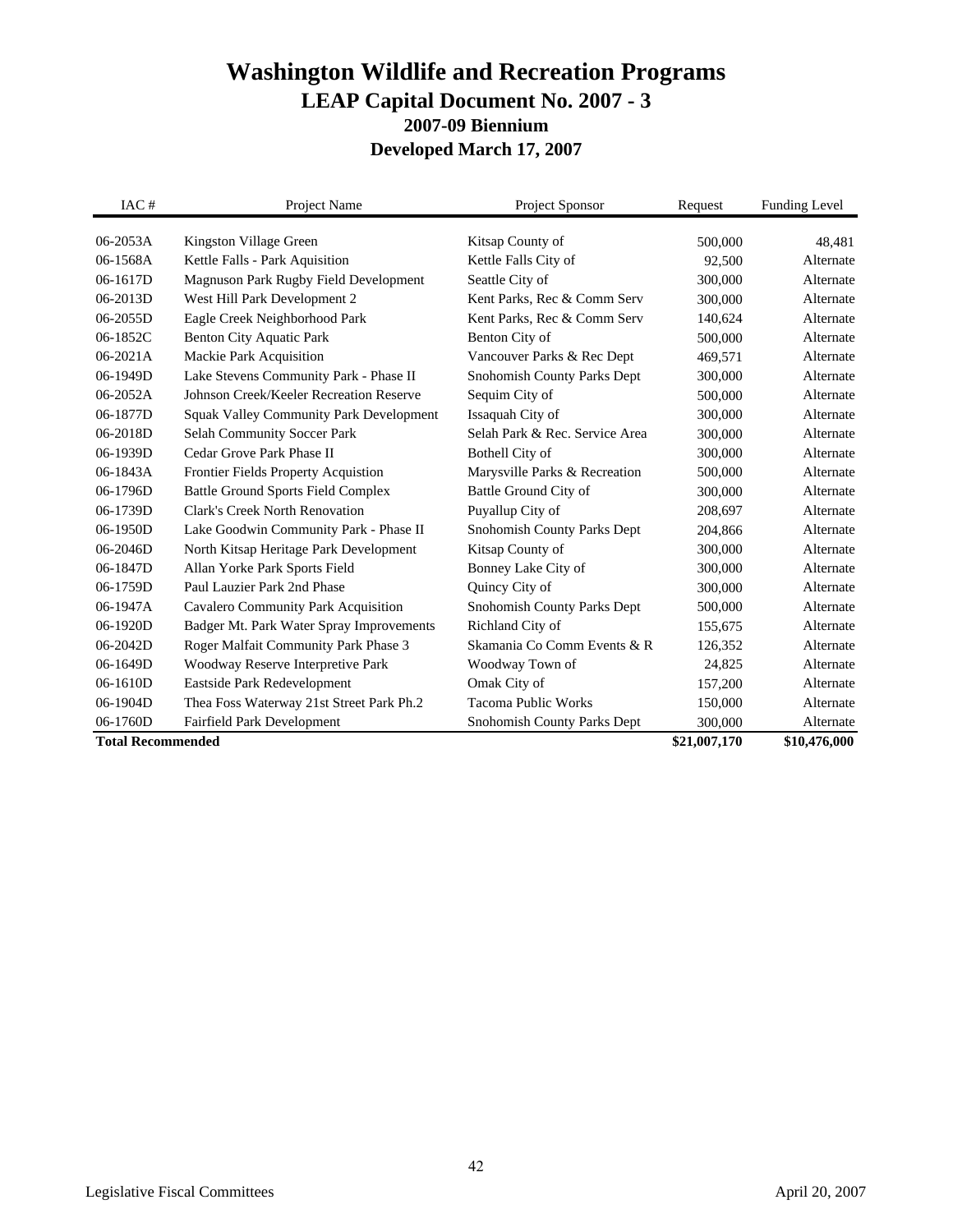| IAC#                     | Project Name                                                                  | Project Sponsor           | Request     | <b>Funding Level</b> |
|--------------------------|-------------------------------------------------------------------------------|---------------------------|-------------|----------------------|
|                          | <b>WWRP, State Lands Development &amp; Renovation Ranked List of Projects</b> |                           |             |                      |
| 06-1788D                 | Lewis St. Skykomish River Public Access                                       | Fish & Wildlife Dept of   | \$249,741   | \$249,741            |
| $06-2024D$               | Little Si Access                                                              | Natural Resources Dept of | 250,000     | 250,000              |
| 06-1897D                 | Reardan Audubon Lake Trail Development                                        | Fish & Wildlife Dept of   | 249,999     | 249,999              |
| 06-1783D                 | Silver Lake Fishing Dock                                                      | Fish & Wildlife Dept of   | 191,858     | 191,858              |
| 06-1786D                 | Beebe Springs Trail Phase 2                                                   | Fish & Wildlife Dept of   | 243,478     | 243,478              |
| 06-1736D                 | Yakima River Canyon Access                                                    | Fish & Wildlife Dept of   | 238,962     | 238,962              |
| 06-2025D                 | Newman Lake Fishing Dock                                                      | Fish & Wildlife Dept of   | 250,000     | 250,000              |
| 06-1769D                 | McLane Creek Nature Trail                                                     | Natural Resources Dept of | 249,850     | 71,962               |
| 06-1913D                 | Chehalis River Surge Plain NAP (RD) 2006                                      | Natural Resources Dept of | 246,088     | Alternate            |
| 06-1915D                 | Table Mountain NRCA (RD) 2006                                                 | Natural Resources Dept of | 71,560      | Alternate            |
| 06-1977D                 | Tennant Lake Interpretive Kiosks                                              | Fish & Wildlife Dept of   | 147,741     | Alternate            |
| 06-1787D                 | I-82 Ponds #1 Fishing Platform                                                | Fish & Wildlife Dept of   | 213,139     | Alternate            |
| 06-1782D                 | <b>Turkey Hole Klickitat River Access</b>                                     | Fish & Wildlife Dept of   | 126,745     | Alternate            |
| 06-1944D                 | Leque Island Public Access                                                    | Fish & Wildlife Dept of   | 250,000     | Alternate            |
| 06-2026D                 | Diamond Lake Fishing Dock                                                     | Fish & Wildlife Dept of   | 241,082     | Alternate            |
| 06-1781D                 | Green Lake Public Access                                                      | Fish & Wildlife Dept of   | 250,000     | Alternate            |
| 06-1839D                 | Spencer Island Trails                                                         | Fish & Wildlife Dept of   | 250,000     | Alternate            |
| 06-1912D                 | Loomis NRCA, (RD) 2006                                                        | Natural Resources Dept of | 217,160     | Alternate            |
| <b>Total Recommended</b> |                                                                               |                           | \$3,937,403 | \$1,746,000          |

#### **WWRP, State Parks Ranked List of Projects**

| Moran SP - Point Lawrence Connection<br>Harstine Island - Scott - Phase 1<br><b>Jarrell Cove State Park Acquisitions</b> | <b>State Parks</b><br><b>State Parks</b><br><b>State Parks</b> | 1,621,125<br>1,500,000<br>493,370 | Alternate<br>Alternate<br>Alternate |
|--------------------------------------------------------------------------------------------------------------------------|----------------------------------------------------------------|-----------------------------------|-------------------------------------|
|                                                                                                                          |                                                                |                                   |                                     |
|                                                                                                                          |                                                                |                                   |                                     |
|                                                                                                                          |                                                                |                                   |                                     |
| Cape D North Head - Bellevue Overlook Trail                                                                              | <b>State Parks</b>                                             | 294,000                           | Alternate                           |
| Belfair State Park - Phillips                                                                                            | <b>State Parks</b>                                             | 997,221                           | Alternate                           |
| D Pass - Cornet Bay / Hoypus Pt. Day Use                                                                                 | <b>State Parks</b>                                             | 820,440                           | 485.327                             |
| Steamboat Rock - Campground Expansion                                                                                    | <b>State Parks</b>                                             | 1,803,000                         | 1,803,000                           |
| $2007 - 2009$ Inholdings                                                                                                 | <b>State Parks</b>                                             | 750,000                           | 750,000                             |
| Pearrygin Lake - Court Acquisition                                                                                       | <b>State Parks</b>                                             | 1,500,000                         | 1,500,000                           |
| Deception Pass - Hoypus Hill Addition                                                                                    | <b>State Parks</b>                                             | 459,775                           | 459,775                             |
| 2006 Seaview Dunes Acquisitions                                                                                          | <b>State Parks</b>                                             | 1,200,000                         | 1,200,000                           |
| Pearrygin Lake Shoreline - Yockey Ph 3                                                                                   | <b>State Parks</b>                                             | 1,600,000                         | 1,600,000                           |
| Rasar Group Camp Development                                                                                             | <b>State Parks</b>                                             | 1,107,555                         | 1,107,555                           |
| Millersylvania-Miles Acquisition                                                                                         | <b>State Parks</b>                                             | \$1,570,343                       | \$1,570,343                         |
|                                                                                                                          |                                                                |                                   |                                     |

 $\sqrt{ }$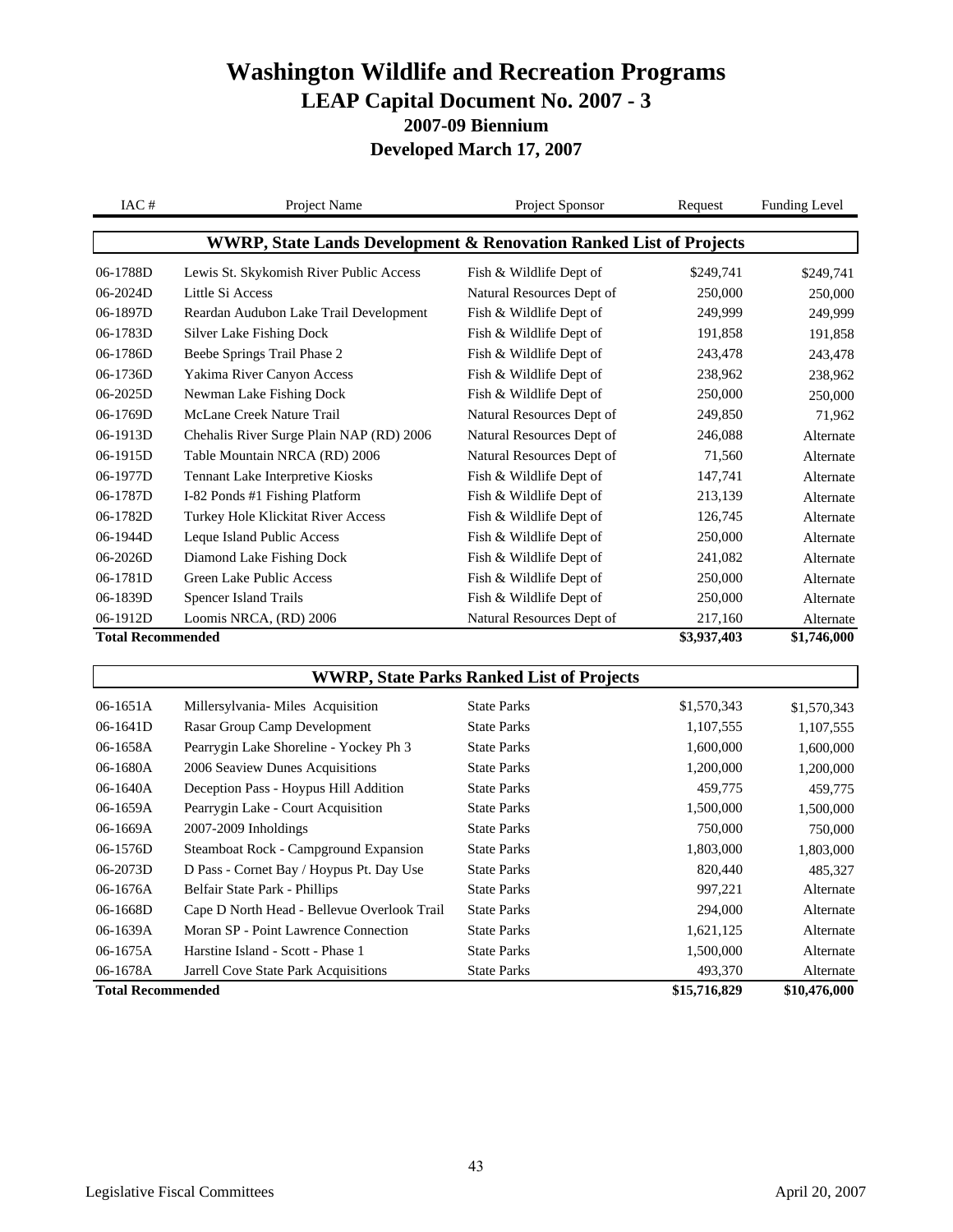| IAC#                                        | Project Name                                  | Project Sponsor                                   | Request      | <b>Funding Level</b> |  |
|---------------------------------------------|-----------------------------------------------|---------------------------------------------------|--------------|----------------------|--|
| <b>WWRP, Trails Ranked List of Projects</b> |                                               |                                                   |              |                      |  |
| 06-1801D                                    | <b>Bremerton Boardwalk Trail</b>              | Bremerton City of                                 | \$2,000,000  | \$2,000,000          |  |
| 06-1851C                                    | William O. Douglas Trail Connections          | Yakima City of                                    | 796,883      | 796,883              |  |
| 06-1595C                                    | Wenatchee Foothills Trails, Phase 1           | Wenatchee City of                                 | 172,043      | 172,043              |  |
| 06-1677A                                    | Eastside Trail Acq. - South Segment           | King County of                                    | 2,000,000    | 2,000,000            |  |
| 06-1718D                                    | Elwha River Ped. Bridge/ODT Link              | Clallam Co Public Works Dept                      | 999,500      | 999,500              |  |
| 06-1968D                                    | Washougal River Trail - Camas Segment         | Camas City of                                     | 898,784      | 898,784              |  |
| 06-1652D                                    | South Bend Nature Trail                       | South Bend City of                                | 247,605      | 116,790              |  |
| 06-1965A                                    | Eastside Trail Acq. - North Segment           | King County of                                    | 2,000,000    | Alternate            |  |
| 06-1733D                                    | <b>Castle Rock Riverfront Trail Extension</b> | Castle Rock City of                               | 168,697      | Alternate            |  |
| 06-1804C                                    | Susie Stephens Trail                          | Winthrop Town of                                  | 1,400,000    | Alternate            |  |
| 06-1681D                                    | Larry Scott Trail Connector Project           | Jefferson Co Public Works                         | 115,000      | Alternate            |  |
| 06-1738C                                    | Riverwalk Trail Phase 4                       | Puyallup City of                                  | 612,427      | Alternate            |  |
| 06-1682C                                    | Klickitat Trail - Lyle to Klickitat           | <b>State Parks</b>                                | 300,000      | Alternate            |  |
| 06-2008C                                    | Interurban Trail & Trailhead                  | Edgewood City of                                  | 714,920      | Alternate            |  |
| 06-1983D                                    | Chelatchie Prairie Railroad Trail             | <b>Clark County Parks Dept</b>                    | 1,025,965    | Alternate            |  |
| 06-1653D                                    | Willapa Hills Trail- Chehalis to Adna         | <b>State Parks</b>                                | 719,270      | Alternate            |  |
| 06-1797D                                    | Lacey Woodland Trail Development              | Lacey City of                                     | 400,777      | Alternate            |  |
| 06-2038D                                    | <b>Magnuson Park Trail Extension</b>          | Seattle City of                                   | 300,000      | Alternate            |  |
| 06-1767D                                    | Rocky Reach Trail                             | <b>State Parks</b>                                | 720,000      | Alternate            |  |
| 06-1823D                                    | Centennial Trail - Arlington Gap              | Snohomish County Parks Dept                       | 1,000,000    | Alternate            |  |
| 06-1763D                                    | Whitehorse Trail: Arlington-Trafton           | Snohomish County Parks Dept                       | 75,000       | Alternate            |  |
| 06-1577C                                    | Fennel Creek Trail Phase I                    | Bonney Lake City of                               | 820,048      | Alternate            |  |
| 06-1762D                                    | Centennial NW Extension                       | <b>State Parks</b>                                | 689,640      | Alternate            |  |
| 06-1752D                                    | Historic Water Ditch Trail                    | Tacoma City of                                    | 290,000      | Alternate            |  |
| <b>Total Recommended</b>                    |                                               |                                                   | \$18,466,559 | \$6,984,000          |  |
|                                             |                                               | <b>WWRP, Water Access Ranked List of Projects</b> |              |                      |  |
| 06-1792A                                    | Camp Kilworth Nearshore Preservation          | Federal Way City of                               | \$1,000,000  | \$1,000,000          |  |
| 06-2061A                                    | Miller Lake Acquisition                       | Kitsap County of                                  | 1,075,000    | 1,075,000            |  |
| 06-1633C                                    | West Bay Park Phase 2                         | Olympia City of                                   | 366,134      | 366,134              |  |
| 06-2009D                                    | <b>Riverview Park Development</b>             | Kent Parks, Rec & Comm Serv                       | 300,000      | 300,000              |  |
| 06-1967D                                    | Spokane Whitewater Park                       | Spokane City of                                   | 530,000      | 530,000              |  |
| 06-1976D                                    | Flaming Geyser ADA Fishing Access             | <b>State Parks</b>                                | 336,176      | 336,176              |  |
| 06-2014D                                    | Juanita Beach Park Redevelop - Phase 1        | Kirkland City of                                  | 500,000      | 500,000              |  |
| 06-1991D                                    | Chinese Reconciliation Park-Phase 2           | Tacoma City of                                    | 419,092      | 419,092              |  |
| 06-1620D                                    | South Lake Union Park Development             | Seattle City of                                   | 500,000      | 500,000              |  |
| 06-2039D                                    | Rock Creek Pond Water Access Facilities       | Skamania Co Comm Events & R                       | 76,297       | 76,297               |  |
| 06-1932D                                    | Marine Park Phase 4                           | Vancouver Parks & Rec Dept                        | 108,306      | 108,306              |  |
| <b>Total Recommended</b>                    |                                               |                                                   | \$5,211,005  | \$5,211,005          |  |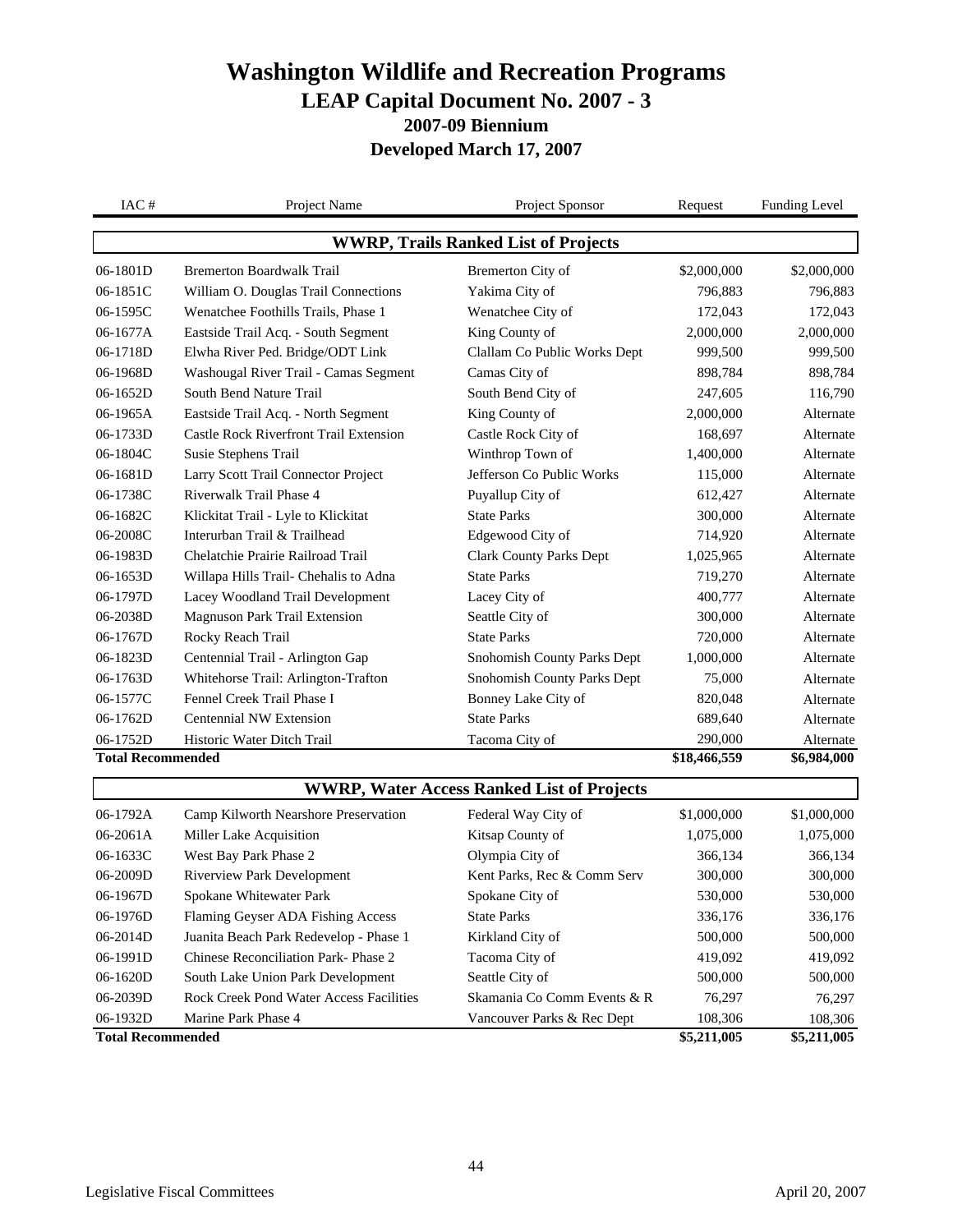| IAC#                                 | Project Name                                                                   | Project Sponsor                                       | Request                | <b>Funding Level</b>     |
|--------------------------------------|--------------------------------------------------------------------------------|-------------------------------------------------------|------------------------|--------------------------|
|                                      |                                                                                | <b>WWRP, Critical Habitat Ranked List of Projects</b> |                        |                          |
| 06-1807A                             | Skookumchuck Watershed                                                         | Fish & Wildlife Dept of                               | \$4,670,250            | \$4,670,250              |
| 06-1813A                             | Sharptailed Grouse Phase 6                                                     | Fish & Wildlife Dept of                               | 526,260                | 526,260                  |
| 06-1835A                             | Cowiche/Tieton Watershed Phase 3                                               | Fish & Wildlife Dept of                               | 1,688,720              | 1,688,720                |
| 06-1937A                             | West Branch Little Spokane River Phase 1                                       | Fish & Wildlife Dept of                               | 3,661,966              | 3,661,966                |
| 06-1814A                             | Klickitat Steppe, Columbia Hills                                               | Fish & Wildlife Dept of                               | 608,002                | 608,002                  |
| 06-1808A                             | Teanaway Ecosystem                                                             | Fish & Wildlife Dept of                               | 1,922,100              | 1,922,100                |
| 06-1784A                             | <b>Allen Forest</b>                                                            | Pierce County Parks & Rec                             | 568,070                | 568,070                  |
| 06-1811A                             | Mid-Columbia Shrub Steppe                                                      | Fish & Wildlife Dept of                               | 3,129,000              | 322,632                  |
| 06-1809A                             | Okanogan-Similkameen Corridor                                                  | Fish & Wildlife Dept of                               | 2,593,473              | Alternate                |
| <b>Total Recommended</b>             |                                                                                |                                                       | \$19,367,841           | \$13,968,000             |
|                                      |                                                                                | <b>WWRP, Natural Areas Ranked List of Projects</b>    |                        |                          |
| 06-1831A                             | Lacamas Prairie Natural Area 2006                                              | Natural Resources Dept of                             | \$1,315,755            | \$1,315,755              |
| 06-1841A                             | Klickitat Canyon NRCA 2006                                                     | Natural Resources Dept of                             | 1,811,040              | 1,811,040                |
| 06-1829A                             | Methow Rapids NAP 2006                                                         | Natural Resources Dept of                             | 1,257,952              | 1,257,952                |
| 06-1812A                             | Washougal Oaks NAP/NRCA 2006                                                   | Natural Resources Dept of                             | 1,878,187              | 1,878,187                |
| 06-1827A                             | Selah Cliffs NAP 2006                                                          | Natural Resources Dept of                             | 715,785                | 715,785                  |
| 06-1824A                             | Elk River NRCA 2006                                                            | Natural Resources Dept of                             | 896,070                | 896,070                  |
| 06-1842A                             | <b>Bald Hill NRCA 2006</b>                                                     | Natural Resources Dept of                             | 4,030,600              | 2,601,211                |
| 06-1820A                             | Cypress Island Natural Area 2006                                               | Natural Resources Dept of                             | 1,715,857              | Alternate                |
| <b>Total Recommended</b>             |                                                                                |                                                       | \$13,621,246           | \$10,476,000             |
|                                      | <b>WWRP, State Lands Restoration &amp; Enhancement Ranked List of Projects</b> |                                                       |                        |                          |
| 06-1896R                             | <b>Audubon Lake Grassland Restoration</b>                                      | Fish & Wildlife Dept of                               | \$95,804               | \$95,804                 |
| 06-1908R                             | Admiralty Inlet NAP (HR) 2006                                                  | Natural Resources Dept of                             | 99,960                 | \$99,960                 |
| 06-1910R                             | Elk River NRCA (HR) 2006                                                       | Natural Resources Dept of                             | 299,700                | \$299,700                |
| 06-2048R                             | Willapa Bay Restoration                                                        | Fish & Wildlife Dept of                               | 250,000                | \$250,000                |
| 06-2059R                             | Morse Creek Riverine Restoration                                               | Fish & Wildlife Dept of                               | 200,000                | \$200,000                |
| 06-1646R                             | Methow Shrub-steppe Restoration                                                | Fish & Wildlife Dept of                               | 304,521                | \$304,521                |
| 06-1789R                             | Beebe Springs Restoration Phase 2                                              | Fish & Wildlife Dept of                               | 249,410                | \$249,410                |
| 06-1911R                             | Klickitat Canyon NRCA (HR) 2006                                                | Natural Resources Dept of                             | 86,734                 | \$86,734                 |
| 06-1778R                             | L.T. Murray/Wenas Wildlife Area Rehab                                          | Fish & Wildlife Dept of                               | 119,540                | \$119,540                |
| 06-2000R                             | Mt St Helens/Toutle River Enhancement                                          | Fish & Wildlife Dept of                               | 388,387                | \$388,387                |
| 06-2069R                             | Wooten Wildlife Area                                                           | Fish & Wildlife Dept of                               | 32,415                 | \$32,415                 |
| 06-1731R                             | Campbell Field Restoration                                                     | Fish & Wildlife Dept of                               | 99,536                 | \$99,536                 |
| 06-1907R<br><b>Total Recommended</b> | Pinecroft NAP (HR) 2006                                                        | Natural Resources Dept of                             | 172,000<br>\$2,398,007 | \$172,000<br>\$2,398,007 |
|                                      |                                                                                |                                                       |                        |                          |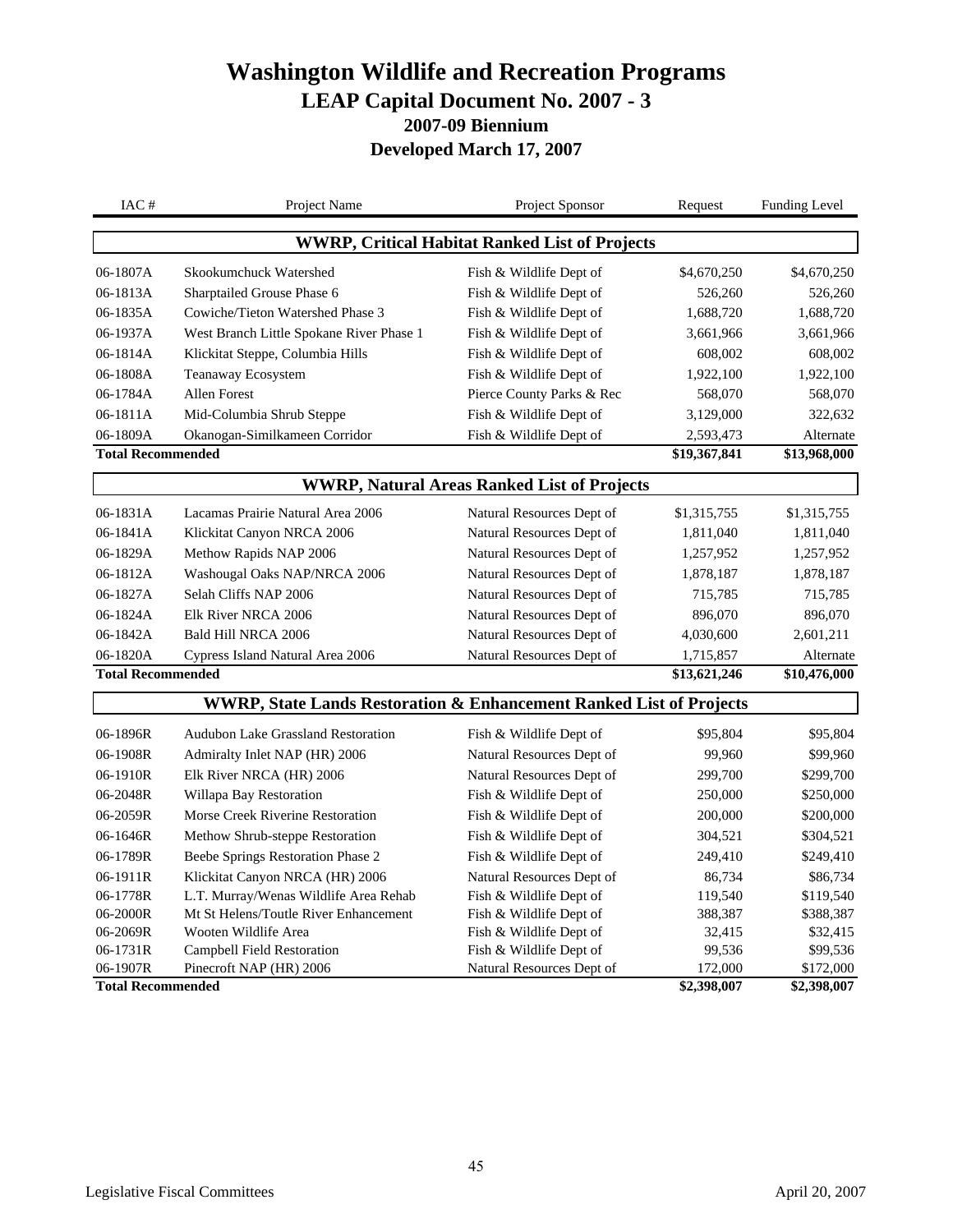| IAC#                     | Project Name                                 | Project Sponsor                                            | Request     | <b>Funding Level</b> |
|--------------------------|----------------------------------------------|------------------------------------------------------------|-------------|----------------------|
|                          |                                              | <b>WWRP, Urban Wildlife Ranked List of Projects</b>        |             |                      |
| 06-1859A                 | Antoine Peak Acquisition                     | Spokane County of                                          | \$1,421,750 | \$1,421,750          |
| 06-1836A                 | Woodard Bay NRCA 2006                        | Natural Resources Dept of                                  | 2,302,440   | 2,302,440            |
| 06-1743A                 | Stavis NRCA / Kitsap Forest NAP 2006         | Natural Resources Dept of                                  | 3,222,555   | 1,887,960            |
| 06-1749A                 | Cougar Mtn - Squak Mtn Wildlife Corridor     | Issaquah City of                                           | 500,000     | 500,000              |
| 06-2056A                 | Longfellow Creek Greenspace Expansion        | Seattle City of                                            | 300,000     | 300,000              |
| 06-1834D                 | <b>Auburn Environmental Mitigation Bank</b>  | Auburn City of                                             | 1,151,879   | 571,850              |
| 06-1940A                 | Tukes Mountain DNR Land Acquisition          | Battle Ground City of                                      | 227,750     | Alternate            |
| 06-1621D                 | Magnuson Park Wetlands/Habitat Res           | Seattle City of                                            | 500,000     | Alternate            |
| <b>Total Recommended</b> |                                              |                                                            |             | \$6,984,000          |
|                          |                                              | <b>WWRP, Farmland Preservation Ranked List of Projects</b> |             |                      |
| 06-1849A                 | Dungeness Organic Farmland                   | Clallam County of                                          | \$349,849   | \$349,849            |
| 06-1746A                 | Lehman Farm Protection Project               | Okanogan County of                                         | 745,452     | 745,452              |
| 06-1997A                 | Ebey's Reserve Farmland                      | Island County of                                           | 750,000     | 750,000              |
| 06-2137A                 | Broers Organic Berry Farm                    | Snohomish County of                                        | 273,050     | 273,050              |
| 06-1996A                 | Smith Prairie Farmland - Ebey's Reserve      | Island County of                                           | 390,850     | 390,850              |
| 06-1917A                 | <b>Bonlie Development Rights Acquisition</b> | King County of                                             | 314,800     | 314,800              |
| 06-2007A                 | Werkhoven Dairy Acquisition                  | Snohomish County of                                        | 143,050     | 143,050              |
| 06-1793A                 | Sequim Farmland                              | Sequim City of                                             | 750,000     | 750,000              |
| 06-2060A                 | Koch Farm Acquisition                        | Kent Parks, Rec & Comm Serv                                | 400,000     | 400,000              |
| 06-2076A                 | Joneli/Dickson Farms Acquisition             | Whatcom County of                                          | 312,768     | 312,768              |
| <b>Total Recommended</b> |                                              |                                                            | \$4,429,819 | \$4,429,819          |